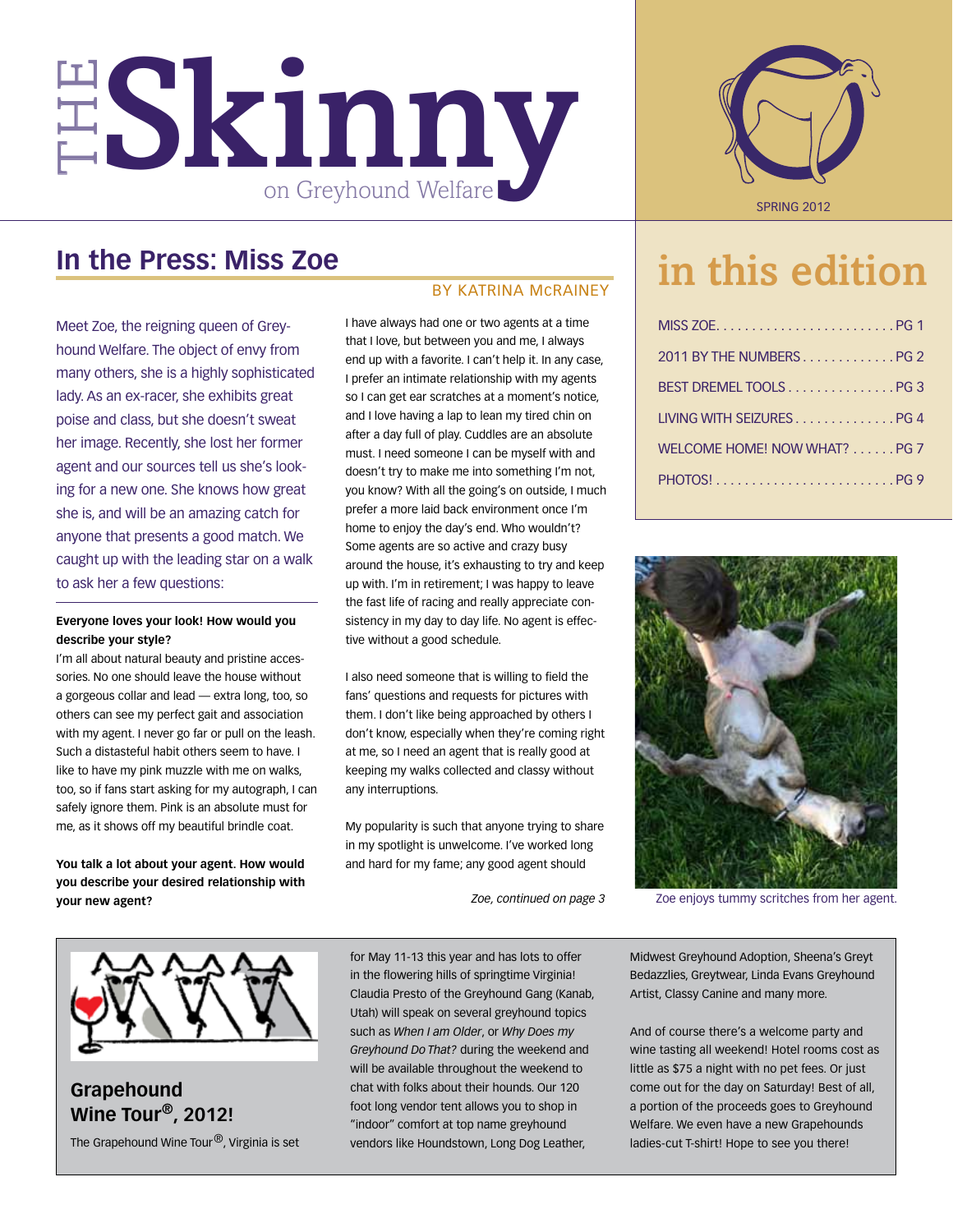

## **2011 By the Numbers**

## By Eliza Selan

Where has the time gone? Another year behind us, and it's already April. Time sure does fly when you are having fun and working with these wonderful dogs.

In 2011, we maintained a similar pace for greyhound intake and placement compared to the previous 3 years. The steady, but more modest placements over the last 4 years, compared to the earlier the boom years, parallel the ups and downs of the national economy.

> **57 new retirees** brought in from the track

# **70**

## **total placements**

(which included finding homes for

all the dogs remaining from 2010)

## **15 returns**

(most from earlier years, including a number of seniors)

## **13 new homes**

found for returns

## **2 remaining 2011 "models" still available**

(one girl and one boy)

So hurry off to **www.greyhoundwelfare.org** to put in your application before it's too late.

The board thanks all of you for Greyhound Welfare's continued success and for enriching the lives of so many grateful hounds--our committed adopters for opening your homes to these special hounds, and our dedicated volunteers, for all your hard work and myriad tasks completed behind the scenes. Without your love and dedication to these hounds none of this would have been possible. Please take a moment to pat yourselves on your back (and treat your hounds) in recognition of another banner year.

## **Greyhound Welfare Board of Directors**

Don Spellmann **CHAIR** 

Eliza Selan **SECRETARY** 

Rikki Tate **TREASURER Vacant** 

**DIRECTOR** 

## **Officers/Coordinators**

Don Spellmann president

Eliza Selan vice president

Rikki Tate Adoption Coordinator

Jenny Glenn EVENT COORDINATOR

Nichole Zurgable Screening Coordinator

Cynthia Wilber Training Team Coordinator

Chris Tate Follow-up Coordinator

Beverly Larison Medical Coordinator

Nichole Zurgable Volunteer Coordinator

P.J. Anderer haul Coordinator

Liga Michailovs foster home Coordinator

*The Skinny on Greyhound Welfare* is a publication of Greyhound Welfare.

**Greyhound Welfare** is a greyhound rescue and placement group serving the metropolitan Washington D.C area (Maryland, Virginia and DC). Greyhound Welfare is a 100% foster home group, which means that all our greyhounds live in real homes until they are placed. This helps us teach the dogs about their new world, and learn more about the individual dogs. Knowing our dogs well helps us greatly with our placement success.

#### **Newsletter Staff**

Katrina McRainey, MANAGING EDITOR

Paige Davis, GRAPHIC DESIGNER

Additional contributions by GW adopters and friends.

*To submit story and photo ideas, please send an email to newsletter@greyhoundwelfare.org*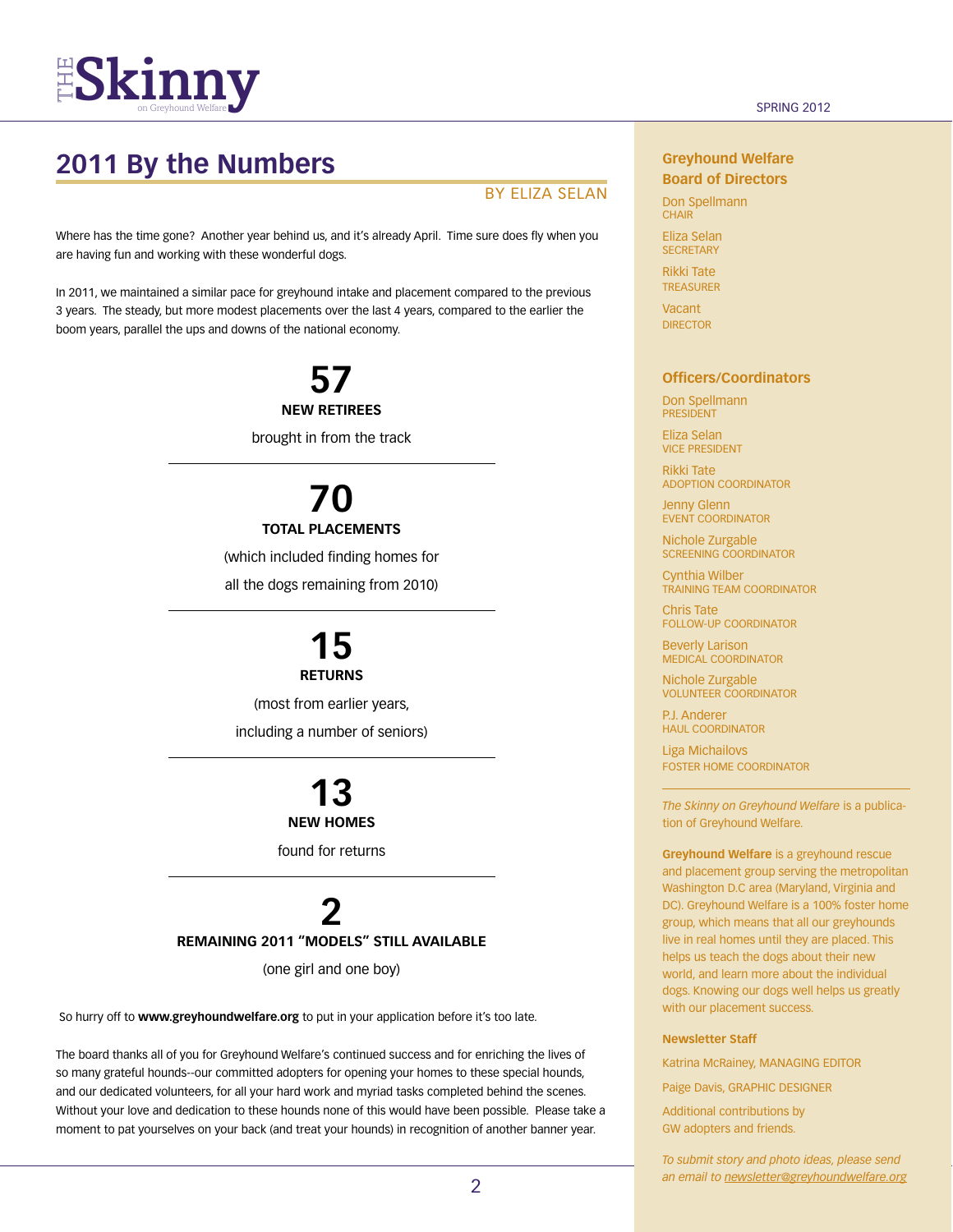# $FS$ kinny  $\sum_{\text{on } \text{Grevhound } \text{Wellarea}}$

### *Zoe, continued from page 1*

understand the demands of famous life.

## **Would you consider your agents your best friends?**

Absolutely, and that's what I'd like in my new domaine. My environment is so important, it usually takes me a while to assess the state of my new realm. Once my agents and I agree on a schedule and we get the routine down, it's easier for me to relax. My agents have always been very patient with my assessment period, and honestly, for any famous dog, it's such an important detail.

## **You mentioned your racing career. Do you ever miss it?**

Well, I'm not sure you can call two races a career, but I definitely don't miss the dirt and chaos everywhere. The sand would always get between my toes or hide my coat and it really cramped my style. I much prefer my super fluffy bed.

### **What do you like to do for exercise now?**

Walking is all the rage, now, so I like to do that as much as possible. It's a wonderful opportunity to show off, if I do say so myself. I like walking in all sorts of environments to expand my fan base, too.

As I'm sure you can see, I've been blessed with quite an agile spirit. I like to hop, play and train to keep myself fit and entertained. My agents keep me in training to keep my brain razor sharp, and if biscuits are involved, oh honey, I can do just about anything! I love learning new things and I'll tell anyone all about it. I love to chat with my agents; there are always so many interesting things to discuss, especially when I'm excited. Beyond race tracks, I tend to avoid the dog parks. There can be such ungracious visitors that I just don't care for it.

**So we know what you're good at and what you like to do... what's your guilty pleasure?** Stuffys. I've never met a stuffy I didn't like or couldn't conquer. I have a great collection of them as I tend to go through quite a few of them. I like to have one with me a lot, and will even take one along on a walk if my agent will let me. **Any tips for the rep hopefuls out there?** Of course! As I'm sure most would agree, everyone has their boundaries and preferences, and as long as you know mine, we will get along swimmingly. Biscuits, stuffys and affection are



Zoe's guilty pleasure — a good stuffy.

the way to my heart. Just like any new relationship, I will be reserved until I know you through and through; which is really a must when you think about it. How else will you know what to do in celebrity-driven crowds or know how to hold the leash so I look my best? Oh, and don't forget those ear massages... every sophisticated lady must have her ear massages!  $\blacksquare$ 

## **Best Dremel Tools for Your Dog's Nails**

We've gotten a couple requests for a dremel tool recommendation for your dog's nails. There are many choices out there on the market and it can be confusing to decide which to use. Features include corded, cordless, multi-speed, pet guards, large, small, I'm dizzy already. Here are some basic considerations to keep in mind:

- 1. Cordless models are very convenient, as you don't have to wrestle with a cord as you're also potentially wrestling with your pup.
- 2. Noise may be a concern a particularly loud model will be more upsetting to your grey, especially if yours is a bit skittish.
- 3. The faster the dremel spins, the quicker it will grind your dog's nails, so if you're not used to using one, attend one of our trim-

ming clinics to see how it's done.

A couple recommendations for you to consider (see images, right):

**Dremel 750-02 Minimite 4.8-Volt Two-Speed Cordless Rotary Tool**

## **Oster Nail Grinder Kit**

Both are available at Amazon and both have replaceable parts easily available. Remember, consider your dog's trimming tendencies to help you determine which features will help you best.



The Oster Nail Grinder



The Dremel 750-02 Minimite 4.8-Volt Two-Speed Cordless Rotary Tool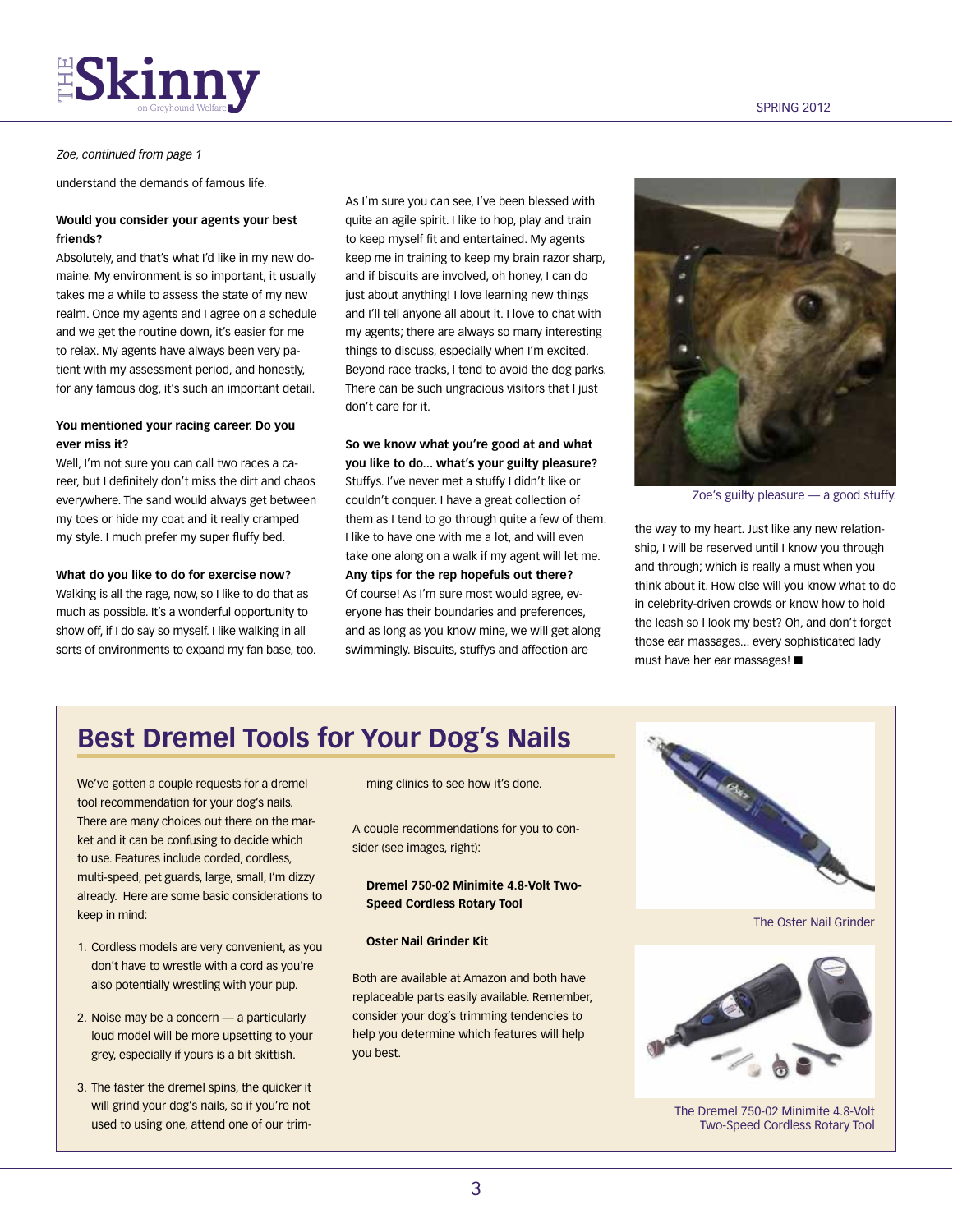

## **Living with Seizures; the Story of Marley**

Since there have been a few emails regarding seizures on our list serve, we thought it would be helpful to have an article on seizures. The following is a recount of my own personal experience with greyhounds and seizures and the prevailing medical advice on seizures. Seizures are extremely frightening to witness, and can be life threatening for your dog.

I adopted Marley in November 21, 2005. Marley just turned 9 years old on April 1, 2012. Marley has never had any medical issues. He's never even needed a dental!

Marley's first seizure happened on October 21, 2011 at 4:20 a.m. Marley was sleeping with

me when he suddenly jumped up and headed towards the top of the bed, stumbling and staggering until he fell off the bed and landed on the floor. His legs were rigid and thrashing; eyes glazed, he was drooling, and I kept yelling at him to please stop. I was so scared. I later learned you need to be calm for the dog's sake. The seizure seemed like it lasted forever, but was only between 1-2 minutes. When Marley finally came around, he was very disoriented and unsteady on his feet. I finally got him downstairs, but he just couldn't settle; he paced and paced for about an hour before finally settling down.

When I called the emergency clinic, they said if the seizure did not last longer than 5 minutes and/or he does not have another seizure within the next couple of hours, that I could wait until his vet office opened. Thankfully, Marley did not have another seizure and I was able to have him



Marley napping quietly (photo courtesy of Connie Brown) *Marley, continued on page 5*

## By connie brown

seen that day by his vet. Due to his fall and the minor injuries he suffered, it took Marley almost 2 full days to recover. Marley's initial blood work came back negative for anything attributable to a seizure, but his antibody test for tick borne disease was positive for Rocky Mountain Fever and Ehrlichiosis with a very low titer. He was treated with a 30 day supply of Doxycycline.

On December 18, 2011, almost 2 months to the date of his first seizure, Marley had his second seizure at 6:40 a.m. As before, Marley was sleeping with me but this time he jumped off the end of the bed and ran straight for the stairs. Luckily, Marley went into the seizure prior to reaching the steps. This seizure also lasted between 1-2 minutes, but this time I was able to remain calm. It was another hour before Marley was able to finally settle down.

I crate Marley while at work. After witnessing his first seizure, I was afraid to put him back into his wire crate for fear he would break his legs, so I set up his soft-sided crate used for travel until I could find something safer. I found a round softsided crate online called a playpen.

On January 30, 2012, Marley had his third seizure at 4:30 a.m. This time he was in his playpen downstairs. I didn't hear it, although Otis, my other greyhound, alerted me that something was wrong by barking. I did not actually witness Marley's seizure, however, the after-effects were the same. 15 hours later at 7:30 p.m., Marley had his fourth seizure. Marley was in his playpen with the door open. Marley fortunately bounced off the side of the playpen, knocking it onto its side (not collapsing) keeping him safe from injury. With Marley's first couple seizures, he would jump up and run when it started. The main reason I purchased the playpen was to provide Marley with a crate that had a soft side for him to bounce off as opposed to possibly hitting a wall or falling down the stairs. I cannot say enough about this playpen; it kept Marley safe twice.

I was able to get Marley seen by a neurologist the following day. While there is a long list of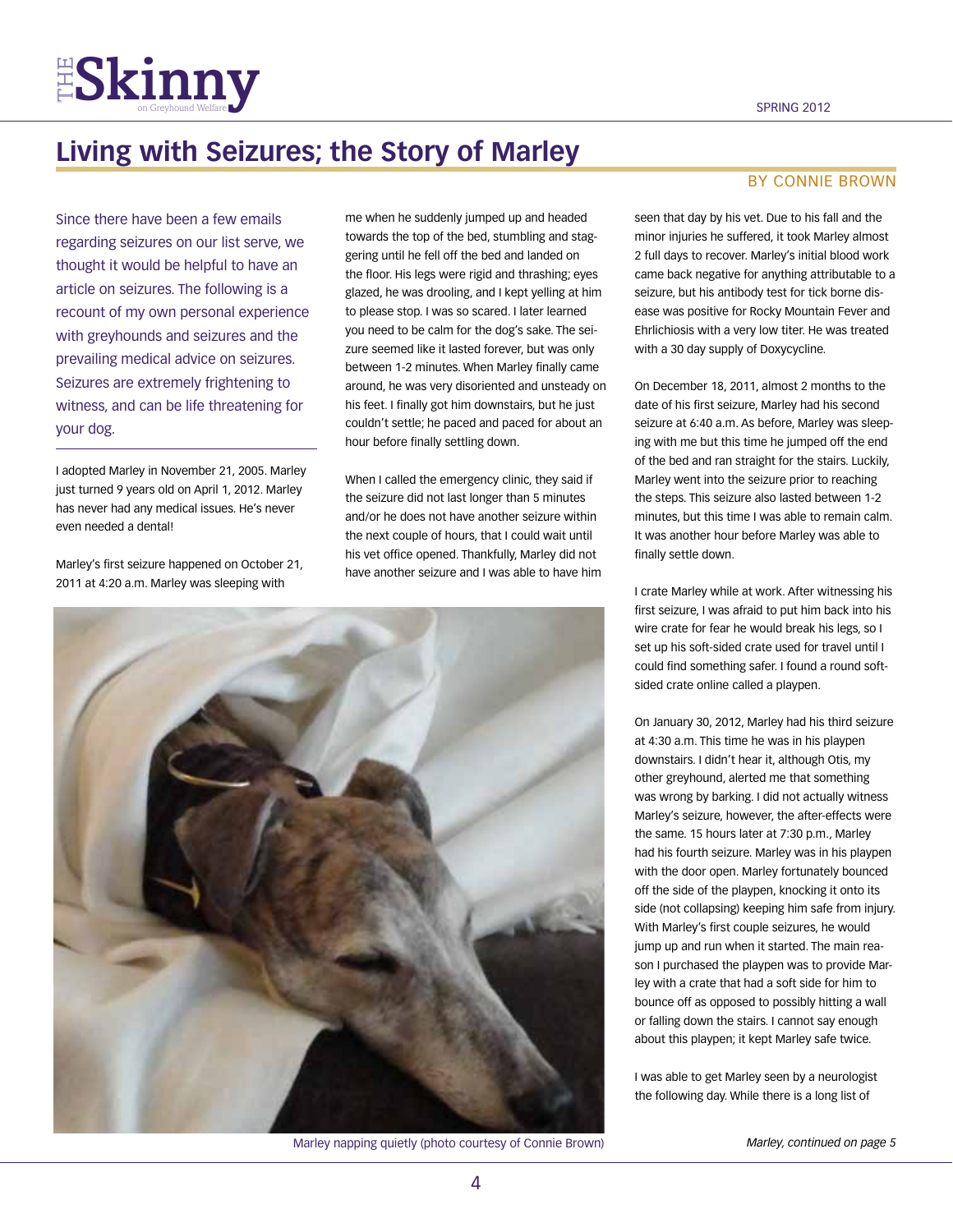## *Marley, continued from page 4*

reasons dogs have seizures, the neurologist narrowed it down after examination. Marley passed all the neurological tests; his blood work was "fantastic" but the antibody test again revealed he was positive for Rocky Mountain Fever and Ehrlichiosis with a low titer count, so an additional test was needed. Ehrlichiosis and Babesiosis can cause seizures, so an additional tick panel was run at the North Carolina State University, College of Veterinary Medicine (http://www.cvm. ncsu.edu/vhc/csds/ticklab.html). Marley was negative.

At Marley's age, a brain tumor was one of the most likely causes of seizures. I had so many questions for the neurologist, but without Marley having an MRI, a lot of my questions could not be answered. What would I do if he had a brain tumor? I opted to have the MRI done and am happy to report Marley did not have a brain tumor.

Finding the exact cause of why a dog is having seizures requires a lot of testing, some invasive, and can be very expensive. I will probably never know why Marley is having seizures (because current medical science does not know what causes epilepsy) although having the MRI and full tick panel eliminated a lot of culprits. Marley is currently on medication and doing extremely well. Did I ever think I would be writing an article about seizures? Never. Marley and I wanted to share what we learned about seizures, though, and what our experience has been.

*Connie Brown, volunteer with Greyhound Welfare and a first time greyhound adopter of Marley then Nikki, Leo, Pepsi, Otis and LC. Nikki, Leo and Pepsi are at the rainbow bridge.* ■

## **The Anatomy of a Seizure,** by Julie N. Sanders

The following is a brief and basic overview of seizures in general. Our hope is to prepare you so that you can perhaps maintain a sense of calm to help your own dog through this process, should you ever have a greyhound with seizures.

There are many causes of seizures, and medically the causes of seizures are classified into 3 broad categories: intra-cranial disease, extra-cranial disease, and idiopathic epilepsy. Intra-cranial disease includes causes within the skull such as brain tumors, a malformation of the brain or skull present at birth, bleeding in the brain (as a result of trauma or a toxin) or skull, inflammatory or infectious diseases affecting the brain, and/or vascular disease, among many others. Extra-cranial diseases are results of systemic illnesses or metabolic

disturbances such as toxins, hypoglycemia (low glucose), liver disease, kidney failure, electrolytes disturbances, etc. If there is no identifiable cause for seizures, this is called idiopathic epilepsy. Idiopathic epilepsy is a diagnosis of exclusion, which means all the other possible causes have been ruled out.

Although greyhounds are not among the more than 15 breeds with a known or strongly suspected genetic predisposition for idiopathic epilepsy, this condition has been observed sporadically in

all breeds of dogs, mixed breeds, and cats. First time seizures from idiopathic epilepsy usually occur between 2 and 5 years of age. As with any condition, there are rare individuals that have a younger or older age of onset. Most often, however, seizures in younger or older animals have an underlying cause such as porto-systemic shunts (bypass of the liver by the circulatory system) or hypoglycemia in young dogs or brain tumors in older dogs. The prognosis and expected lifespan for a

dog with seizures will depend on the cause. In dogs with idiopathic epilepsy, younger age of onset correlates with greater difficulty in controlling seizures.

If your dog has a first-time seizure, you should seek veterinary attention. As the emergency hospital informed Connie, if the seizure is short and your dog recovers within an hour, you can wait until morning. Many other events often resemble or are confused with seizures such as syncope (fainting), convulsions, and



reverse sneezing. Some of these conditions that are confused with seizures (such as syncope) can be emergencies. When in doubt, seek veterinary attention. An examination by and conversation with your veterinarian will help determine if your dog is truly having seizures. After a first-time seizure, running a complete blood count and chemistry panel (blood work) to look for changes that suggest metabolic disease, intoxication/poisoning, or infection is generally recommended. If the initial blood work is normal and

the seizure was short and stopped on its own, it is often acceptable to prescribe at-home observation for further seizures. Seizures that are the result of an underlying cause will continue periodically unless the underlying cause is found and corrected/addressed. Additional diagnostics may depend on how often, how severe, and when seizures occur (at a certain time of day, after meals, during periods of excitement, or other trends). In most cases, it

*Seizures, continued on page 6*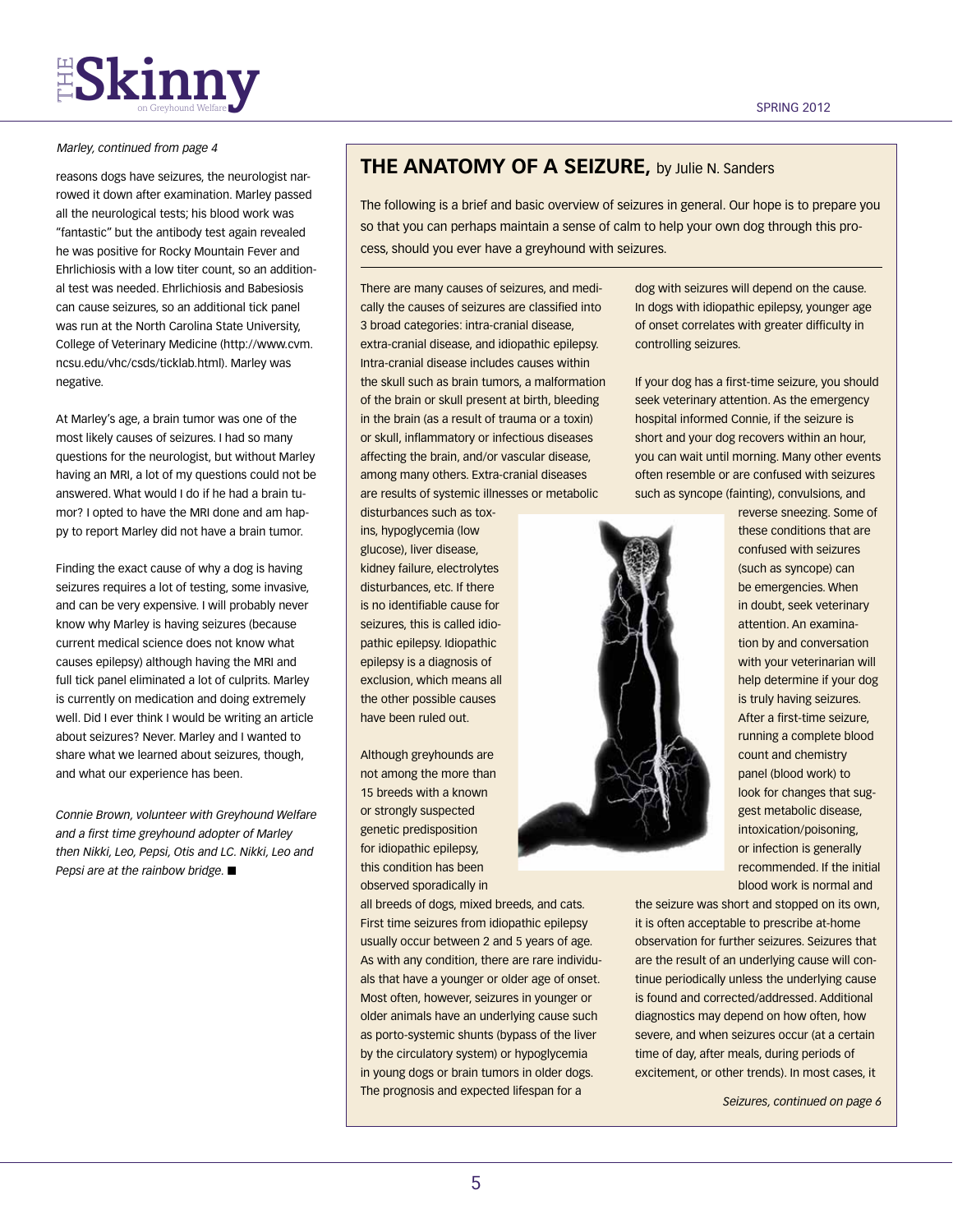# $FS$ kinny  $s_{\text{on Gravhoud Weltare}}$

is also recommended to perform readily available, non-invasive (and affordable) diagnostics such as advanced blood work (bile acids, tick PCR panels or tick titers, etc.), and abdominal/ thoracic x-rays. Although an MRI is required to make a diagnosis of idiopathic epilepsy, many dogs are treated and managed presumptively without this diagnostic step, especially if they fall within the 2-5 year age range and all other diagnostics have been negative.

While monitoring your pet at home, it is important to follow your veterinarian's advice that will generally include keeping a written seizure journal. Write down the date, time, duration, time it took to return of normal alertness and ability to walk, and describe what the seizure looked like (paddling, panting, eye movements, vocalization, and loss of bladder or bowels). It may also be helpful to note anything that immediately preceded the seizure. Many astute owners have noticed subtle changes in their dog's behavior that predict onset of seizures. Identifying an event that precedes seizures can help with determining the cause and/or getting your pet to an area where they will not injure themselves during the seizure.

If your dog is actively seizing, remain calm. For your own safety, please do not try to intervene or restrain your dog during the seizure. Your dog is not at risk for swallowing their tongue, and although seizures may look violent, the paddling and/or convulsions will not harm your pet unless these motions cause your pet to crash into or fall off furniture or down stairs. If your pet is on or near furniture or stairs, you can use a pillow or other padded object to create a barrier to prevent your dog from getting injured. Since loss of consciousness is a hallmark of seizures, as violent as this activity may appear, your dog is not aware of what is going on and will not remember the seizure itself.

While most seizures are short and self-limiting, they can become life-threatening emergencies. The following are emergencies that require immediate veterinary treatment: more than 1 seizure in any 24 hour period, seizure

activity that lasts more then 5 minutes, or failure to return to normal within 60 minutes after the seizure.

Every case is unique, and must be considered individually, but starting an anti-convulsant medication is recommended if your pet is having more than one seizure every two months, cluster seizures (more than one seizure in any 24 hour period), or an episode of status epilepticus (multiple seizures without ever returning to normal mentation). Many veterinary practitioners and neurologists also consider seizures creating distress for the owner as a legitimate reason to start therapy. If the frequency or nature of your pet's seizures are distressing to you, but your vet will not start anticonvulsant therapy, a second opinion or referral to a board certified veterinary neurologist may be helpful.

There are many anti-convulsant therapies and there are many factors that guide anti-convulsant choice. Some of the most commonly used anti-convulsants include: phenobarbital, potassium bromide, Levetiracetam (Keppra), and zonisamide. Many anti-convulsant therapies require periodic blood work to make sure the drug is remaining at a therapeutic level and not causing damage to the liver. At this time there is no scientific evidence that supports use of herbal supplements, special diets, or other home remedies as effective therapies for reducing or controlling seizures. Although most people think of "alternative" therapies as benign, they do have the potential to cause serious adverse effects. Do not start any "natural", "holistic," herbal, diet change, or other "alternative" without consulting your veterinarian. There is some literature to suggest acupuncture can decrease frequency of epileptic seizures in humans. Although we don't know if this translates to canine medicine, when done by a properly credentialed veterinarian, acupuncture will not hurt your pet. If you are inclined towards alternative medicine, this may be an option worth considering. If you are interested in trying acupuncture, discuss your desire with your vet. Most veterinarians will be able to refer you to a credible/ credentialed veterinary acupuncturist (look

for certification by the Chi Institute or IVAS). Keep in mind, while acupuncture may help with epilepsy, it is not a treatment for seizures caused by other underlying diseases (such as brain tumors).

Should you choose to do some independent research, please keep a few things in mind. Internet research can be helpful, but anyone can put up their own website, and quite a bit of information on the internet is unreliable. Be sure to consider your source when weighing any information you find. If you feel you have discovered something useful or important, always discuss this with your vet before making any changes to your pet's treatment plan. Keep in mind your vet may need to schedule an appointment so that you can discuss this fully, or may need to schedule a time to call you back for an in-depth discussion. If you are not comfortable discussing your dog's treatment with your vet, consider finding a vet with whom you do feel comfortable having indepth discussions about your pet's treatment.

The North Carolina State University is also conducting two surveys to help in the research of seizures. If you are interested in helping with the research by participating in the surveys, more information is available online: http://cvm.ncsu.edu/epilepsyresearch/ index.html

n

#### **References:**

*Sturges, Beverly DVM, DACVIM (Neurology) Veterinary Medical teaching Hospital, University of California, Davis. "Current Treatment for Seizure Disorders." Canine Medicine Symposium 2011*

*Ettinger, Stephen J and Feldman, Edward D. Textbook of Veterinary Internal Medicine 7th ed. © 2010*

*Nelson, Richard W. and Couto, C. Guillermo. Small Animal Internal Medicine 4th ed. © 2009*

*Julie N. Sanders, DVM is an Emergency Veterinarian who has coached many dog lovers through first-time and repeat seizure events of many causes. She is a former Volunteer with Greyhound Welfare and lives in NJ with her husband Cory and two adopted dogs, Raven and Tahlula (a greyhound mix).*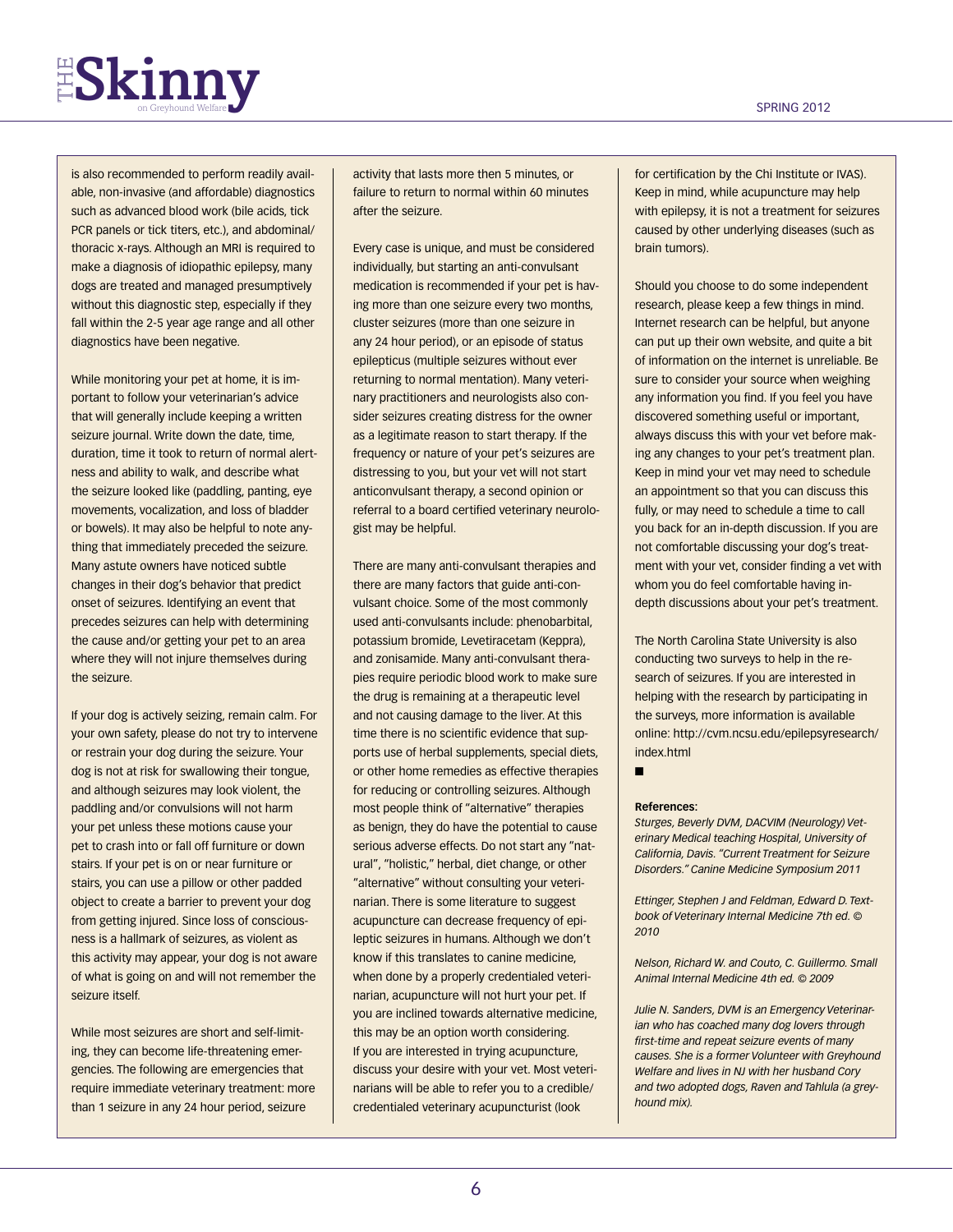

## training corner: **Welcome Home! Now What?**

Bringing home your newly found special friend and companion is the beginning of a new adventure for both of you. These major life changes present significant challenges, too, and require substantial adjustments by both of you. The same goes for moving your established hound to a new home and neighborhood.

Change is especially unfamiliar and overwhelming to greyhounds. Prior to being loaded on the big hauler for retirement living in homes across the country, their world was highly regimented. It was constant. It was small. Their time, particularly upon induction into the racing world, predominantly was spent at the same track kennel in their assigned and enclosed bunk. With clockwork precision, they had regularly timed breaks to the same fenced turnout area. Yes, they would train and race (and sometimes even travel for such). But those diversions were short, no less constant, highly regulated, and familiar. They interacted with very few people—predominantly the kennel staff and the trainer. It was all business.

Our hounds may as well have been beamed to a new planet; arriving first in their foster home, then (more sudden change) your adoptive home.

Try putting yourself in their paws, and you start to get the idea. Such an uprooting is a truly overwhelming experience for anyone and especially for the pups. Fortunately, there is a time tested and proven solution for both of you - the transition. A slow, steady transition.

Skip it at everyone's peril—you, your hound, your carpet, your favorite sweater, your chair molding, your neighbors, your sanity. Or rush the transition, and you most surely will find you and your hound thrust back to square one, with even more issues than before, the hill steeper than ever. An ounce of prevention truly is worth tons of elusive cures.

While you missed your hound's formative childhood years, adult adoption provides a fresh start to shape and mold the canine good citizen you always wanted. Your hound will be much happier when the rules and expectations are clear, and when those expectations are provided by a kind and benevolent leader (yes, that's you). Your best window to get him on the right path is within the first few weeks and months you spend with him, when he is trying to figure out the new surroundings and the new rules and routines.

#### **Start with the Familiar**

The crate. It is about the only thing in your home that bridges the divide between the former life



A positive transition in action. *Training, continued on page 8*

## By Don Spellmann

with the new life. The crate is familiar, it is safe. and it is secure. It keeps your hound in. And even better it keeps out the feline, the Husky, and the crawling baby. The only winner with putting the crate away early is that lonely, neglected corner of your closet or garage. You surely have better things to be storing there, or could impress your neighbors with your excess capacity. Yes, some sounds (not all pleasant) may emanate from your hound in the crate. But think back to the new puppy or kitten or baby when first arriving in your home. The sounds are just part of the adjustment to, and anxiety with, change. It will resolve with time, patience, and rewarding the quiet behavior you want (and ignoring the behavior you don't want).

#### **Limit Their Territory**

Your home, no matter how small it might seem to you, is vast in size and novelty from your hound's perspective. They lack experience with roaming freely, even in a confined space. They simply don't know what to do with themselves. Giving them too many rooms to explore too soon can be overwhelming and anxious for them. And they may well decide those strange and distant rooms are just the place to eliminate. So close off those extra rooms, and use baby gates to cordon off areas where you really don't want them (like the kitchen or the stairs).

### **Direct Their Movements**

When you hound is out of the crate, don't leave her to her own devices. Establish the spot in your home where you want the dog to settle when out. Lead her to the spot, like a dog bed in the family room, ask for a down, praise her, and give her a treat. If she doesn't settle right away or hasn't learned down, just wait her out. Sit on the couch, pay no attention (petting will foil your plan), and use the leash to keep her from wandering. Once she goes down, deliver the jackpot. Then continue to reinforce this designation, each time you lead her out of the crate (or bring her in from a walk, as the case may be). And when your dog is ready to explore more of your home, don't let her do it on her own. Use the leash or a tether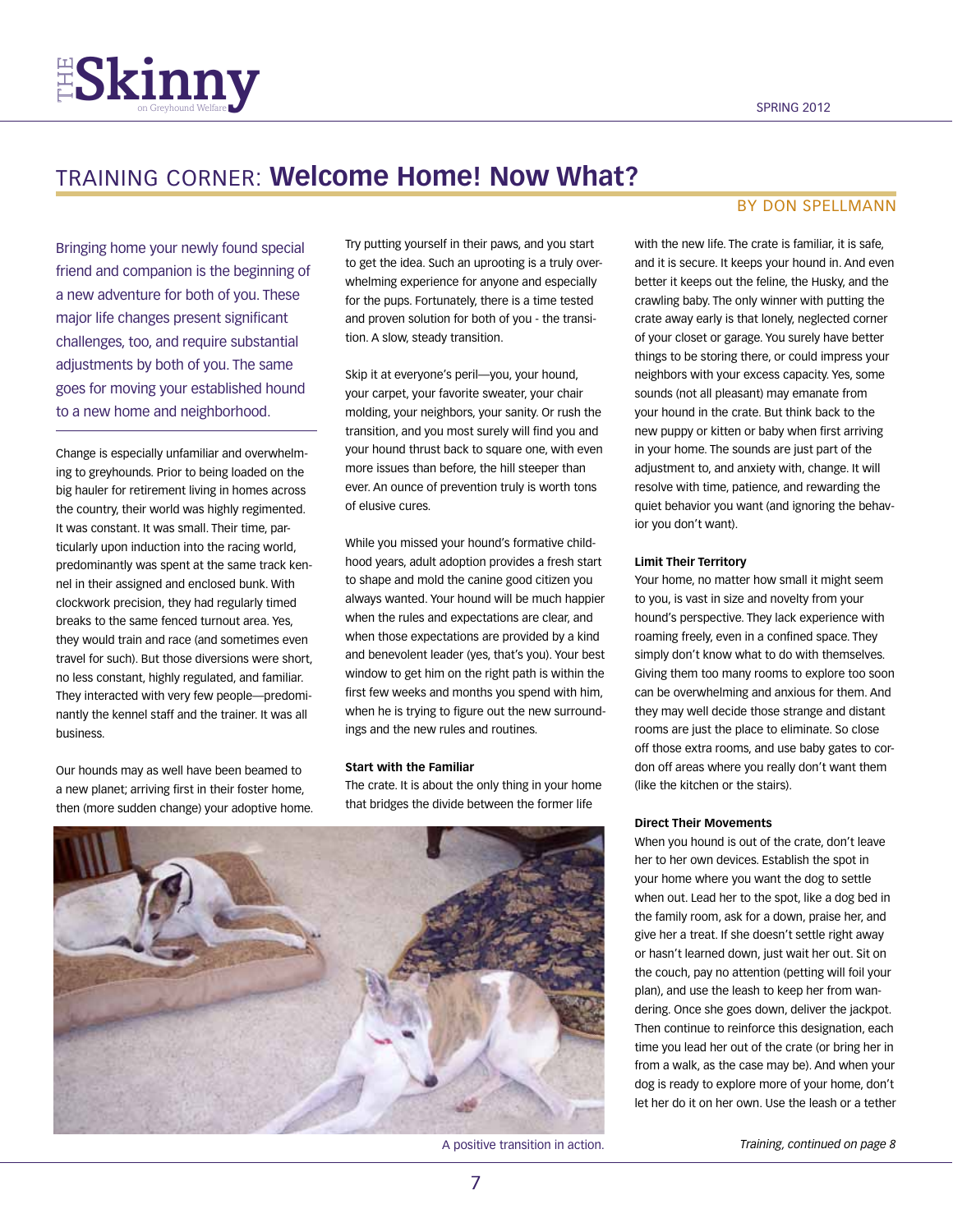# **THE SKINNY**

## *Training, continued from page 7*

to direct her where you'd like her to go, and to limit her wandering perimeter.

## **Work for Attention**

Does your hound follow you around the house, nudging or leaning into you, or even jumping up and barking, to get your attention? Or is she actually going into a sit without request? He is completely irresistible at that moment. But don't fall for it. Providing attention on demand will only lead to more demands by your hound, as well as increased anxiety, particularly when you are not home. You don't have to ignore your hound. Your attention, though, only should be delivered on your terms, in exchange for what you want, when you want it. Want to pet your hound? Ask for a sit or down first, at the time and place you choose.

### **It's All Yours**

Your hound came to you with virtually nothing but the fur on his back. He's never owned anything, or got to keep anything. You can give him free access to everything, right from the start your leather couch, your king size bed with plush pillows, your banquet table. Or the house rule can be no people furniture at all (at least for the first several months). The former you should expect to produce a possessive and territorial hound, protectively shielding your prized comforts from you with a moat filled with growls and teeth. The latter will establish a peaceable kingdom from the beginning, where everything remains in your control and shared (if you choose) only on your terms.

### **Play Together**

Toys are for sharing, and games are best played together. Don't just leave your hound sitting alone in a pile of squeaky toys. Make the time interactive, challenging, and fun for both of you. Nothing draws the attention of your hound more than seeing you play excitedly with a toy. The price to get your premium toy is surrendering the toy she has, or doing a down, or simply waiting politely.

## **Respect Their Space**

Your hound's zone at the track kennel was exclusive, safe and free of physical intrusions. So

expect her to misinterpret movements that may seem to you like natural signs of caring, attention and affection to your new addition. These may include approaching her while she's sitting on her bed; leaning over her to kiss her on the top of her head; reaching into the back of the crate to retrieve the empty Kong; or bending over to pet her while she's asleep at your feet. Your most innocent and well-intentioned acts are likely very foreign to your track-raised hound, and may be seen by her as startling, threatening, and perilous. Don't be at all surprised if your invasive actions earn you something very different than a kiss back on the lips—a growl, a snap, even a bite. So begin your new relationship slowly and patiently, with full understanding of her past life experiences. Call your hound to you first when you want to show attention and affection. Call her name and make sure she's awake before approaching. Teach her that your approach only means good things, by tossing treats at her bed as you stand or pass by at a distance, then walk away. Repeat. Over and over. Provide nothing but good associations, continually and positively reinforced by you, with a completely unambiguous payoff they understand every time—food.

### **Exercise, Exercise, Exercise**

Develop your regular walking and exercise routine with your hound right from the start. He will always be better behaved, and more likely to settle than roam indoors, and rest peacefully in the crate, when he's burned off that energy (and anxiety) with several good walks a day. Just like breakfast being the most important meal of the day, the long morning walk is the best way to start and will set the right tone for the rest of the day. Skip or abbreviate it, and you will find extra and unplanned chores from the moment you get home from work. And while you're out on that walk, practice the same management you deploy indoors. Keep their attention focused on you instead of the abundant and overwhelming stimuli all about. Remember that nothing beats food for obtaining and keeping your dog's attention. And set the direction and pace. Yes, give them plenty of time to sniff and do their business. But keep the overall outing structured and controlled by you.

#### **Plenty of Time to Meet the Other Kids**

Got children, or other pets? Want them all to get along famously with your new hound? If you take introductions slowly, and only in the small doses that your hound (and the others) are ready for, the relationship will start on the right foot and progress on a positive course from there. You already have all the tools you need to safely and effectively manage the process—a crate, a leash, a muzzle, and closed doors. Just be sure to stir it all together with patience and total supervision. Alternatively, if your hound is free to roam and discovers right out of the gate how much fun is chasing the cat, guess what's going to happen every time thenceforth he spots the feline? Yep, we're off to the races. If you're lucky, no unexpected vet bills will ensue (whether administered by your hound or your feline), just upended furniture and marred floors. And a very inauspicious start to a lifelong cohabitation. You also know, if left to their own choices, what young children will do around a new dog. They will move suddenly and unpredictably—in direction and velocity--scream and screech, smack instead of pet, reach and lean over instead of putting out the back side of a closed fist to sniff. Both hound and child are looking for, and depend on, your direction. The boundaries and rules of engagement are your responsibility and obligation to set. And only you are equipped to get them right. A peaceable kingdom depends upon it.

This transition business all may sound incredibly elaborate and even over the top. All you bought in to was adopting a rescue and adding a furry friend. But the choice really is one of paying a little more now, up front, to get the results you want, or paying a great deal more later, with much less certain or reliable results. If you lay a proper foundation in the beginning, with a slow and steady transition, you and your hound (and your entire household) will be much happier for it. Do it for both of you.

n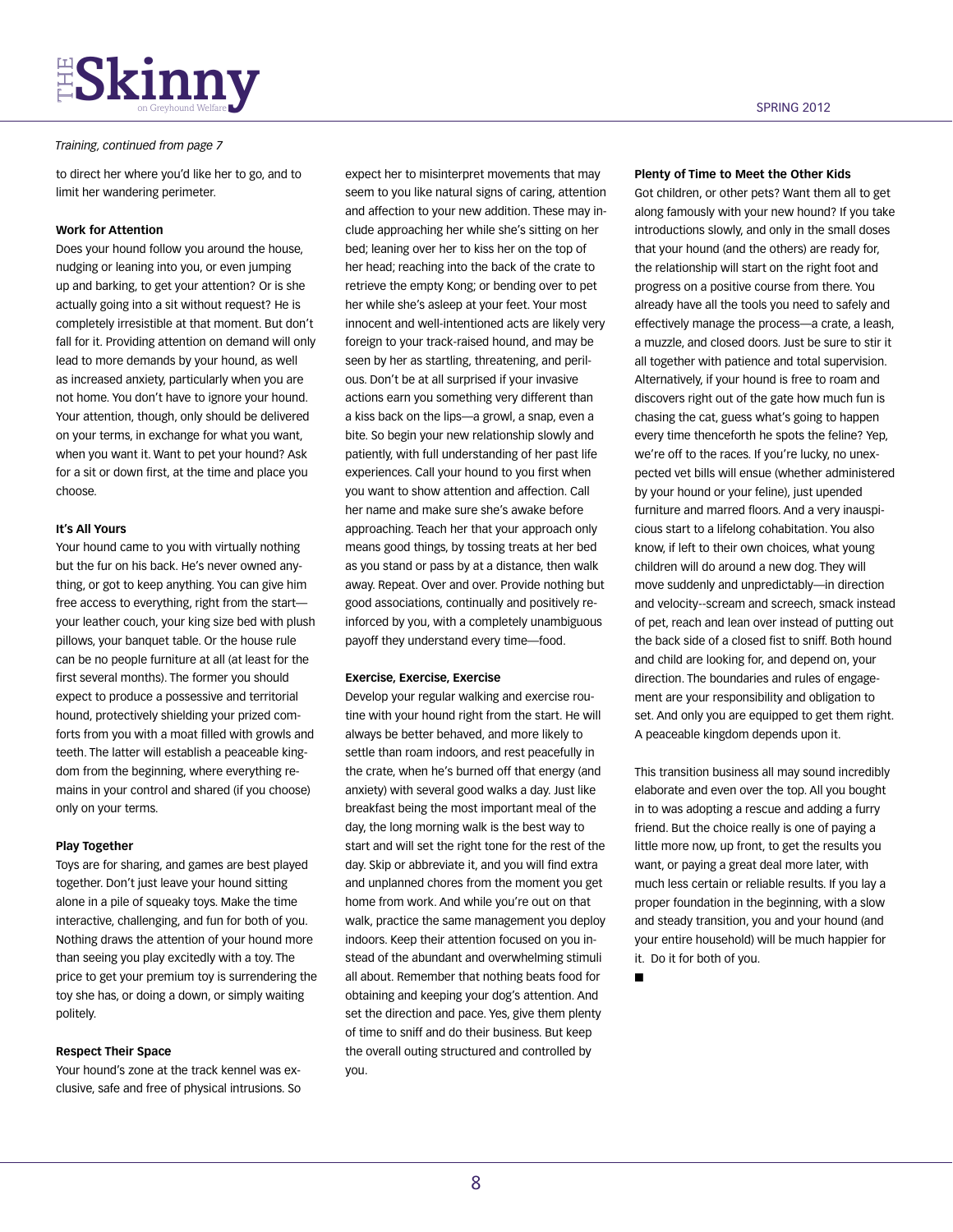# $\frac{1}{2}$ Skinny sepand Welfare space space space spring 2012

## **Greyhound Welfare's Featured Friends**

## Thanks to everyone who emailed us photos!

Get out those cameras and watch your email for announcements about our next issue!



Apple (courtesy of Deborah Alban)



Cooper (courtesy of Kevin & Noel Foley)



Blazette (courtesy of Laurie and Jim Little) Zookie (courtesy of Victoria)